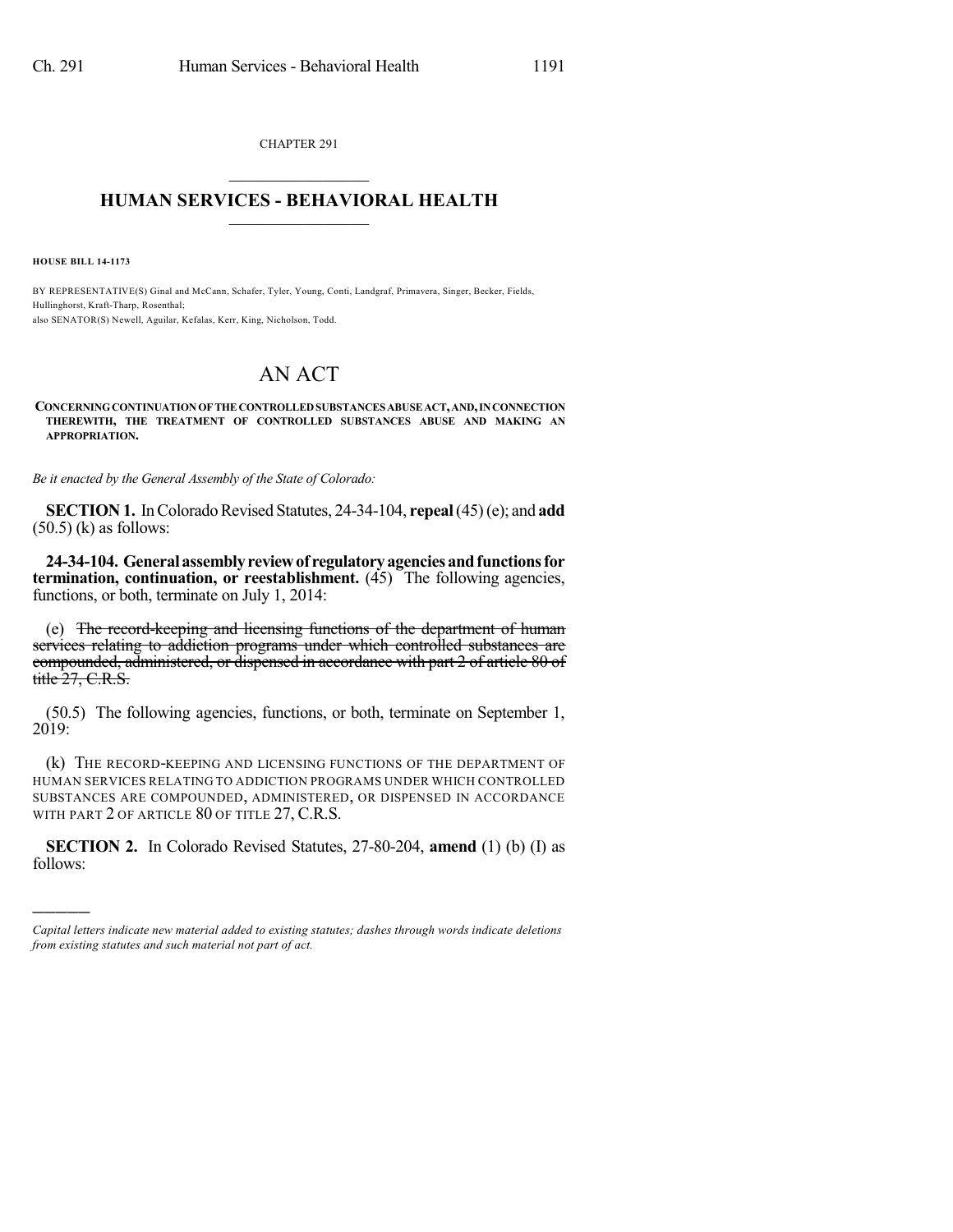**27-80-204. License required - controlled substances- repeal.** (1) (b) (I) This subsection (1) is repealed, effective  $J_{\text{t}}$   $\rightarrow$  1, 2014 SEPTEMBER 1, 2019.

**SECTION 3.** In Colorado Revised Statutes, 27-80-208, **amend** (1) introductory portion; and **add** (2.5) as follows:

**27-80-208. Denial, revocation, or suspension of license - other disciplinary actions.** (1) The department may deny, suspend, or revoke a license issued under this part 2 pursuant to article 4 of title 24, C.R.S., OR TAKE OTHER DISCIPLINARY ACTION AS SET FORTH IN SUBSECTION (2.5) OF THIS SECTION, AT THE DEPARTMENT'S DISCRETION, upon a finding that the licensee:

(2.5) IF THE DEPARTMENT DETERMINES THAT A LICENSEE HAS COMMITTED AN ACT THAT WOULD AUTHORIZE THE DEPARTMENT TO DENY, REVOKE, OR SUSPEND A LICENSE, THE DEPARTMENT MAY, AT ITS DISCRETION, IMPOSE OTHER DISCIPLINARY ACTIONS THAT MAY INCLUDE, BUT NEED NOT BE LIMITED TO A FINE NOT TO EXCEED FIVE HUNDRED DOLLARS, PROBATION, OR STIPULATION.

**SECTION 4.** In Colorado Revised Statutes, 12-42.5-404, **add** (3) (c.5) as follows:

**12-42.5-404. Program operation - access- rules.** (3) The programis available for query only to the following persons or groups of persons:

(c.5) THE MEDICAL DIRECTOR, OR HIS OR HER DESIGNEE, AT A FACILITY THAT TREATS ADDICTION WITH CONTROLLED SUBSTANCES, IF AN INDIVIDUAL IN TREATMENT AT THE FACILITY GIVES PERMISSION TO THE FACILITY TO ACCESS HIS OR HER PROGRAM RECORDS;

**SECTION 5.** In Colorado Revised Statutes, 27-80-205, add (3)(a.5); and **repeal**  $(3)$  (a) (I) as follows:

**27-80-205. Issuance of license - fees.** (3) (a) The initial and annual license fees are as follows:

(I) Addiction program  $$75.00$ 

(a.5) THE DEPARTMENT MAY ADMINISTRATIVELY SET INITIAL AND ANNUAL LICENSE FEES FOR ADDICTION PROGRAMS TO APPROXIMATE THE DIRECT AND INDIRECT COSTS OF THE PROGRAM.

**SECTION 6. Appropriation.** In addition to any other appropriation, there is hereby appropriated, out of any moneys in the prescription drug monitoring fund created in section 12-42.5-405 (1), Colorado Revised Statutes, not otherwise appropriated, to the department of regulatory agencies, for the fiscal year beginning July 1, 2014, the sum of \$7,500, or so much thereof as may be necessary, for allocation to the division of professions and occupations for computer system changes related to the implementation of this act.

**SECTION 7. Effective date.** (1) Except as specified in subsection (2) of this